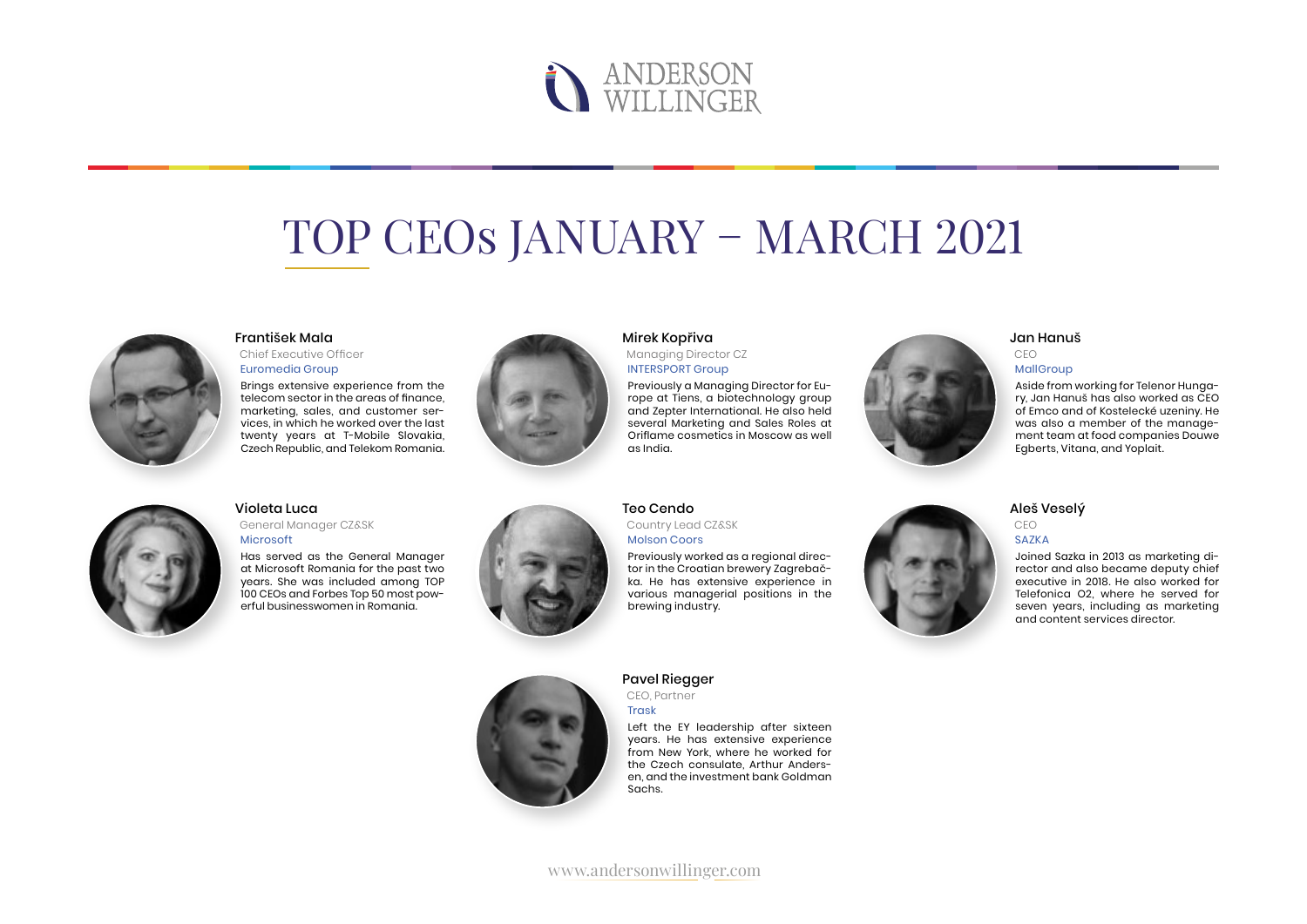

## OTHER SIGNIFICANT MANAGEMENT CHANGES



Daniel Digon Regional CFO CZ&SK ATALIAN



Kateřina Šušáková Director of Marketing and Communications Economie



Irina Bolotová HR Director East Europe Lenovo



Martin Jahn Board Member for Sales and Marketing Škoda Auto



Barbora Smutná Regional HR Director CZ&SK ATALIAN



Vladimíra Carroll Chief People Officer Mall aroup

Johannes Neft Board Member for

Škoda Auto



Martin Kraus

ATALIAN

IFM Operational Director

Ladislav Musil Chief Financial Officer FTV Prima



Daniel Grunt Head of Digital CME



David Pěknic Chief Technology Officer Košík.cz



Maren Gräf Board Member for HR Škoda Auto



Silvia Majeská Programming Director TV Nova/Markíza







Maximiliano Bellassai Chief Commercial Officer T-mobile Czech Republic

Jan Čižmar Chief Operating Officer Zásilkovna



Jakub Strýček Marketing Director TV Nova



Anna Podgornaya Chief Human Development Officer UNIQA CZ/SK

www.andersonwillinger.com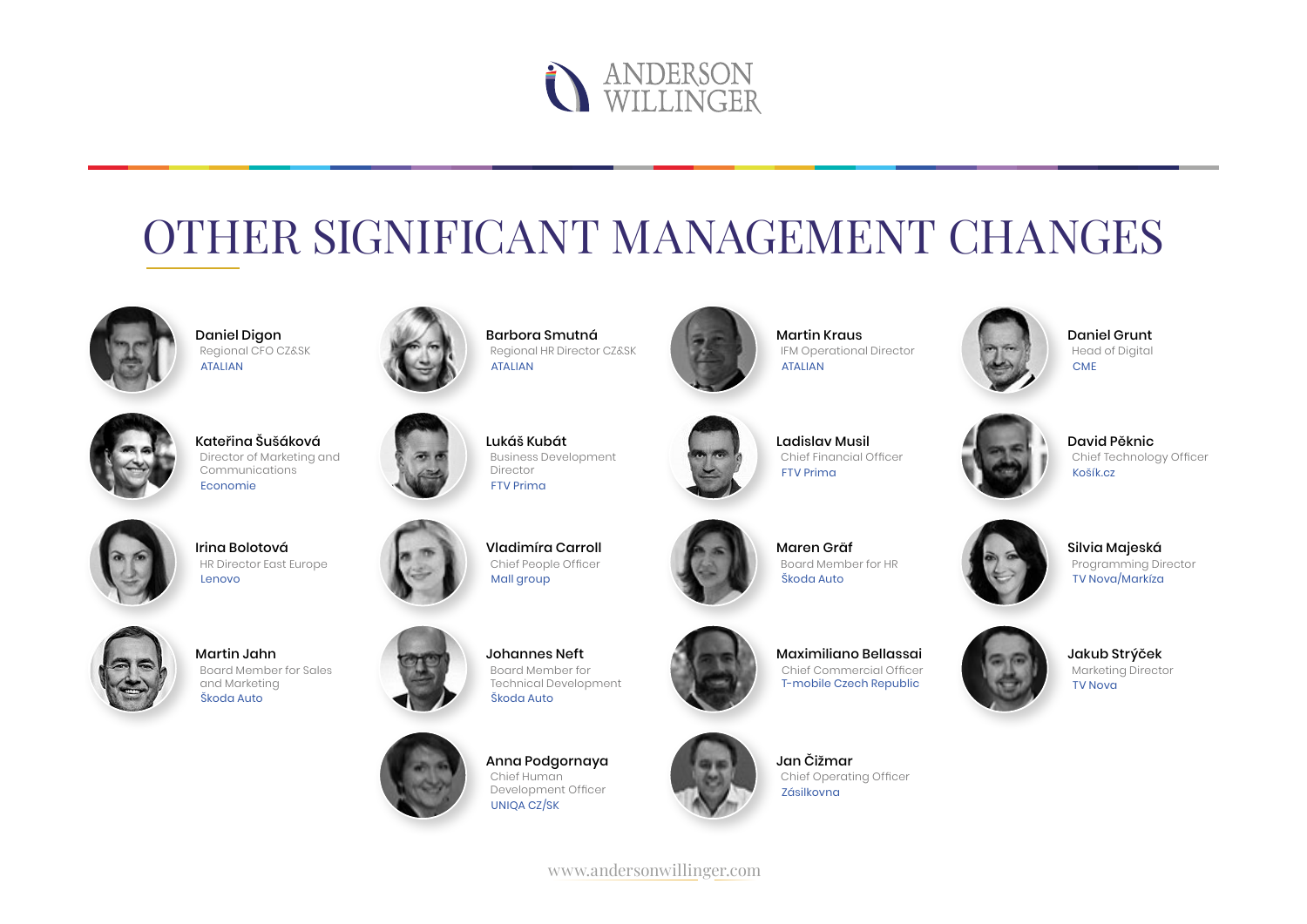

### TOP CHANGES SLOVAKIA



Lucia Krajčíková HR Director Asseco Central Europe



Dalibor Alfoldi FM Operation Director Atalian Global Services Slovakia



Miloš Nitran Chief Financial Officer Microsoft



Igor Tóth CEO O2 Slovakia



Seok Bong Kim Presiddent & CEO Kia Motors Slovakia



Martin Horváth Director of Digital sales & Omnichannel Poštová banka



Michal Maruška Co-Managing Director Ringier Axel Springer



Peter Hollý Co-Managing Director Ringier Axel Springer



Rudolf Urbánek CEO Towercom



www.andersonwillinger.com



Martin Jakubík Chief Financial Officer ŠKODA AUTO Slovakia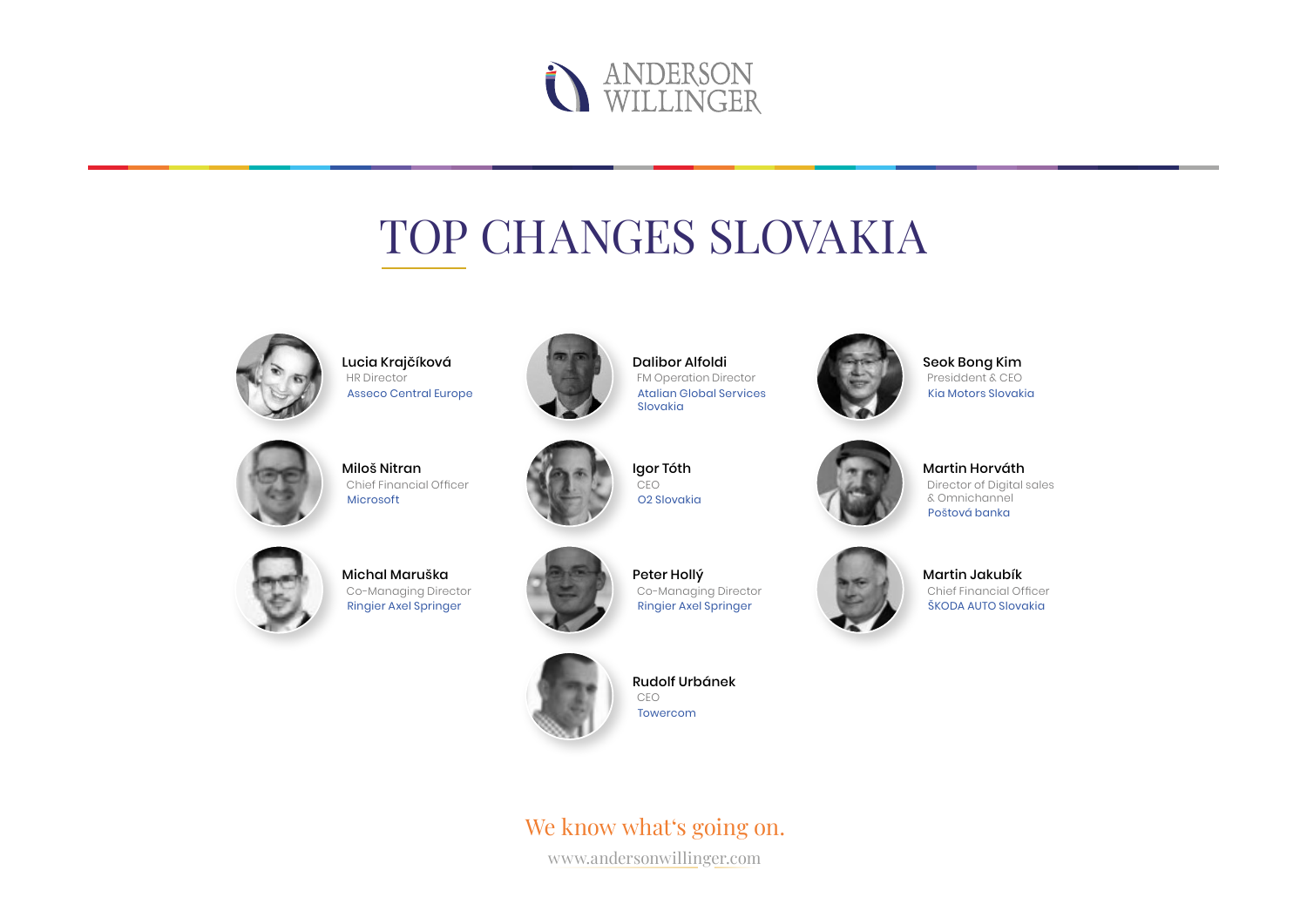

### TOP CEOS CEE REGION (1)



Oliver Fuss Managing Director Aon Austria



Petar Mundric CEO CETIN Bulgaria



Markus Zettl CEO Conrad Electronic Group Austria



Sebastian Haböck Managing Director Opel Group PSA Austria



Cecilia Tudor Managing Director Renault SEE Group Renault Romania



Bogdan Dobre CEO Holcim Romania



Andreas Kutil CEO Josef Manner Austria



Amanda Zhang CEO Mercedes-Benz Romania



Florinela Cirstina Managing Director Medicover Romania



Elisabeth Hülsmann Managing Director Mondelez International Austria



Kostas Papagiannis Managing Director MSD Romania

www.andersonwillinger.com We know what's going on.



Artur Jankowski CEO Nestlé Poland